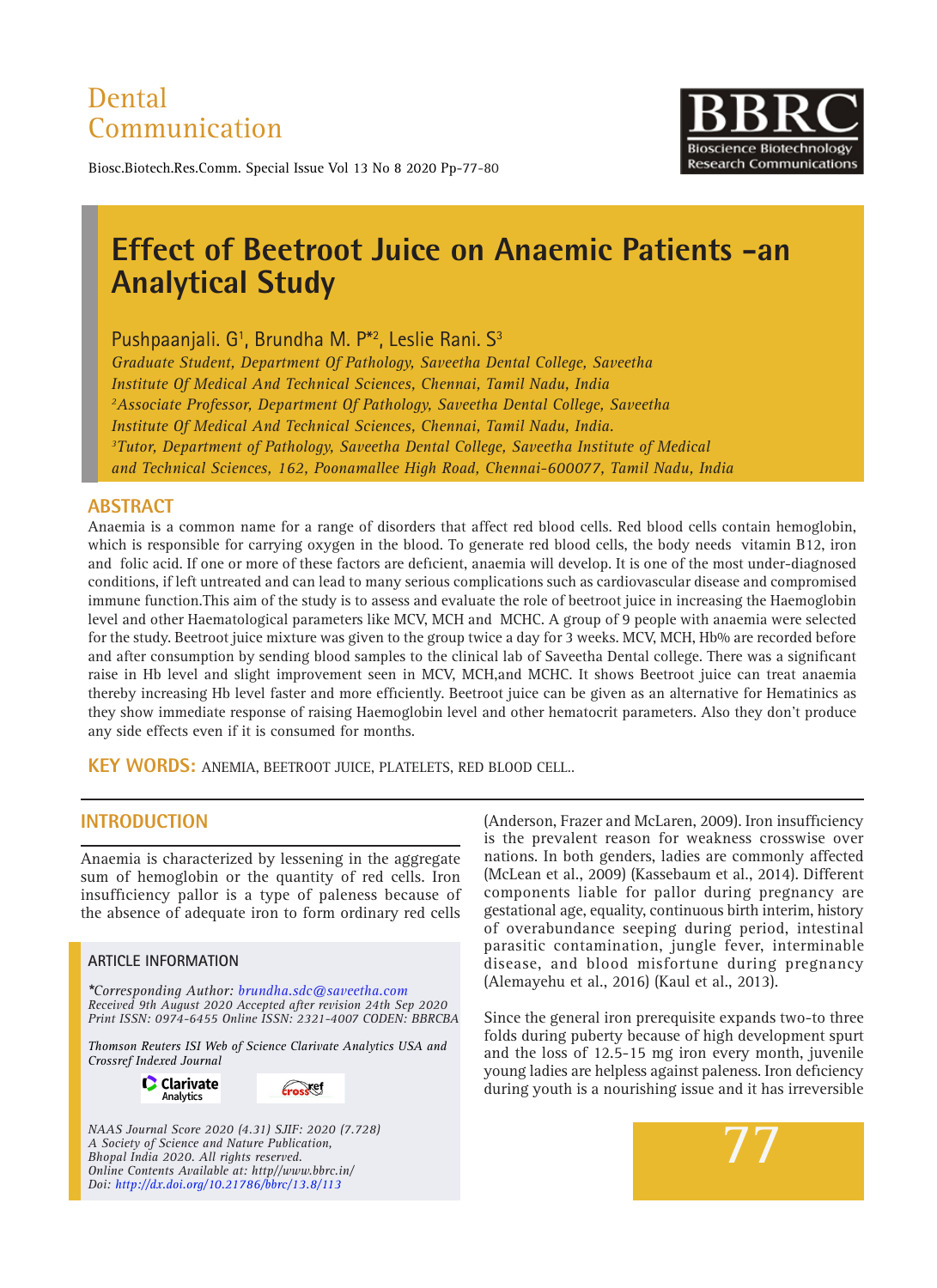negative consequences for development of psychological growth and work execution (H. et al., 2018)(Bank and World Bank, 2003). Anaemia is a typical worry in geriatric age. In this populace, it can have fundamentally more serious complexities more than in the youthful grown-ups and can incredibly hamper the personal satisfaction (Lafuente et al., 2001).

The common beet plant of north america has it's tap root named as beetroot.It is one of a few developed assortments of Beta vulgaris developed for their palatable taproots and leaves (called beet greens); they belong to delegated B.vulgaris Subsp vulgaris Conditiva' Group (Okamura, Tokuzane and Dohi, 2013). According to Bakhru, creator of "Nourishments That Heal", said that beetroot juice is useful for treating sickness in youngsters and adolescents. Nirman Walker (2010) undertakes that beetroot assembles red corpuscles with betalain and adds tone to blood by enlarging the Hemoglobin levels. The charge of beetroot acquire is low in comparison with other iron-rich veg-tables (Rauha et al., 2000). Beetroot juice is used as a paleness solution for youngsters and adolescents, as per H.K.Bakhru, creator of food that heals''.

| Table 1. Shows the Hb, MCV, MCH and MCHC before and after consumption<br>of beetroot juice |                           |                    |                    |                       |              |                    |                    |                       |
|--------------------------------------------------------------------------------------------|---------------------------|--------------------|--------------------|-----------------------|--------------|--------------------|--------------------|-----------------------|
|                                                                                            | <b>Before Consumption</b> |                    |                    | After consumption     |              |                    |                    |                       |
| Patients                                                                                   | Hb<br>(g/dl)              | <b>MCV</b><br>(f1) | <b>MCH</b><br>(pg) | <b>MCHC</b><br>(g/dl) | Hb<br>(g/dl) | <b>MCV</b><br>(f1) | <b>MCH</b><br>(pg) | <b>MCHC</b><br>(g/dl) |
| 1                                                                                          | 11                        | 77.5               | 24                 | 31                    | 12.5         | 79                 | 25.7               | 32.7                  |
| $\mathfrak{D}$                                                                             | 11                        | 88.5               | 29.5               | 32.2                  | 12           | 90                 | 30.4               | 33.7                  |
| 3                                                                                          | 8.4                       | 83                 | 26                 | 31                    | 9.2          | 84                 | 27.3               | 32.6                  |
| $\overline{4}$                                                                             | 11                        | 83.5               | 25.2               | 32.5                  | 13.4         | 85                 | 26.7               | 33.6                  |
| 5                                                                                          | 11.6                      | 84                 | 26                 | 31                    | 12.4         | 85                 | 27.6               | 32.6                  |
| 6                                                                                          | 9                         | 87.5               | 27.2               | 31.2                  | 10.5         | 89                 | 28.9               | 32.4                  |
| 7                                                                                          | 11                        | 80.5               | 26                 | 32.5                  | 12.2         | 82                 | 27.3               | 33.2                  |
| 8                                                                                          | 8.2                       | 89.5               | 28                 | 31                    | 9.3          | 91                 | 29.6               | 32.4                  |
| 9                                                                                          | 9.4                       | 92                 | 29.2               | 30.5                  | 10.7         | 93                 | 30.3               | 32.6                  |

|               | Mean   | <b>Standard</b><br>Deviation | <b>SEM</b> |
|---------------|--------|------------------------------|------------|
| <b>Before</b> | 10.178 | 1.433                        | 0.478      |
| After         | 11.356 | 1.489                        | 0.496      |

| patients.     |        |                       |            |  |  |
|---------------|--------|-----------------------|------------|--|--|
|               | Mean   | Standard<br>Deviation | <b>SEM</b> |  |  |
| <b>Before</b> | 26.789 | 1.836                 | 0.612      |  |  |
| After         | 28.200 | 1.665                 | 0.555      |  |  |
|               |        |                       |            |  |  |

**Table 3. Mean Corpuscular Value (MCV) value in Anemia** 

Student's paired T test-p value P value is less than 0.0001

| Table 2. Haemoglobin (Hb) level in anaemic patients.            |                 |                       |                |  |
|-----------------------------------------------------------------|-----------------|-----------------------|----------------|--|
|                                                                 | Mean            | Standard<br>Deviation | <b>SEM</b>     |  |
| <b>Before</b><br>After                                          | 85.111<br>4.629 | 86.444<br>4.586       | 1.543<br>1.529 |  |
| Student's paired T test- p value P value is less than<br>0.0001 |                 |                       |                |  |

|           | Table 4. Mean Corpuscular Hemoglobin (MCH) in Anaemic |
|-----------|-------------------------------------------------------|
| patients. |                                                       |

|               | Mean   | Standard<br>Deviation                                | <b>SEM</b> |
|---------------|--------|------------------------------------------------------|------------|
| <b>Before</b> | 31.433 | 0.753                                                | 0.251      |
| After         | 32.867 | 0.502                                                | 0.167      |
| 0.0001        |        | Student's paired T test- p valueP value is less than |            |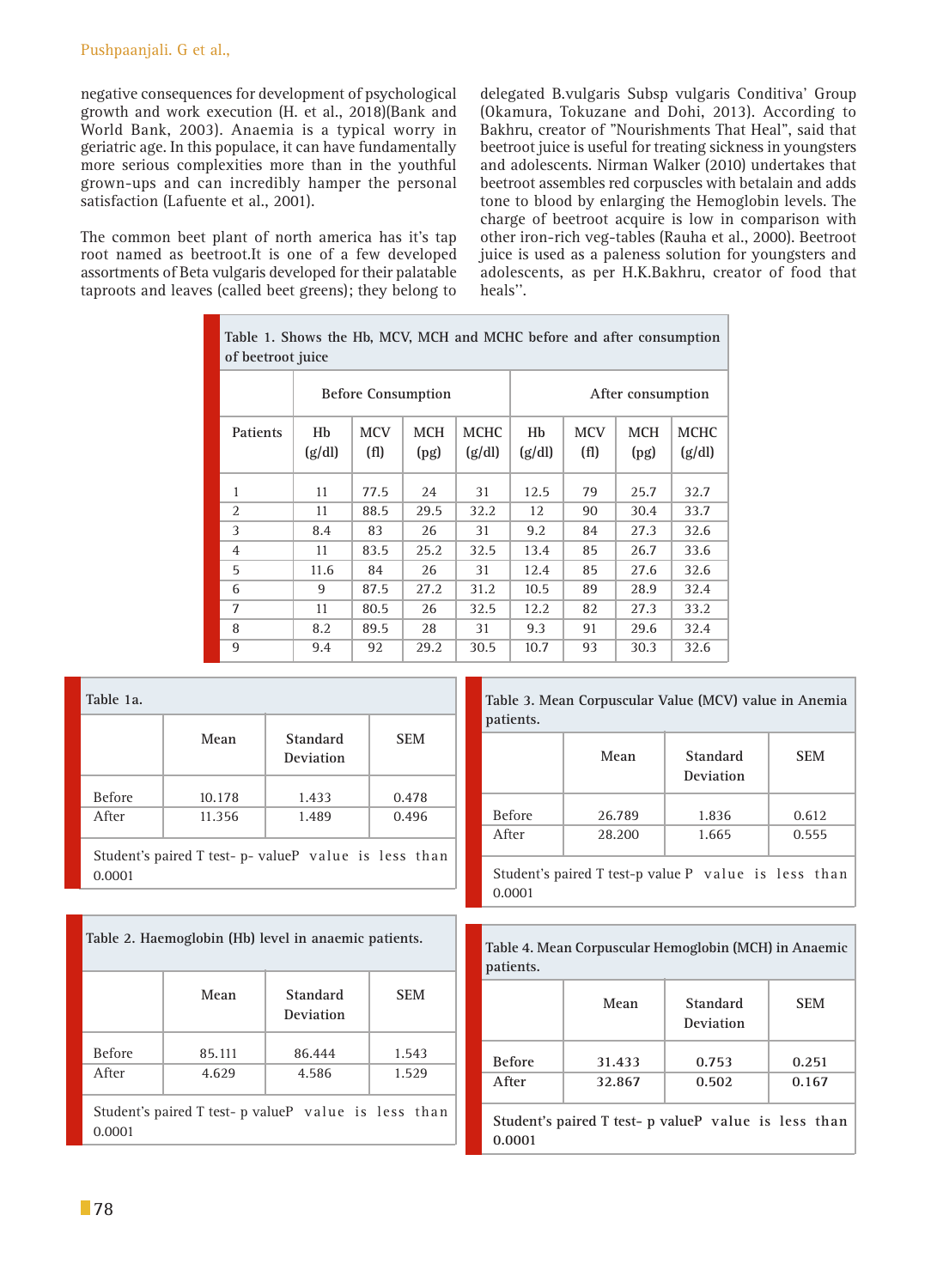Easton Patrick-says that expending beetroot juice or beet as cooked vegetable in a plate of mixed greens is exceptionally gainful in treating anemia. Beetroot contains a few profoundly bioactive phenolics, for example, rutin, epicatechin and caffeic corrosive which are likewise known to be phenomenal cancer prevention agents (Patel, Luke and Jeenath Justin Doss, 2017) The specialist saw that there is less spotlight on evaluation and the board of pallor among juvenile young ladies. Beetroot juice has positive effects on human blood and blood forming characteristics because of its higher iron substance. It recovers and reactivates the red cells. It supplies new oxygen to the body and helps the typical capacity of vesicular relaxing. In light of these the present examination was attempted by the analysts to concentrate on the requirements of the immature girls (Zielinnska-Przyjemska et al., 2009) The beetroot being a basic nourishment with pH from 7.5 to 8.0 has been acclaimed for its medical advantages, specifically for its sickness battling cell reinforcement potential.

Huge measure of nutrient C and nutrients B1, B2, niacin, B6, B12 while the leaves are a brilliant wellspring of nutrients seen in beetroot (Dallman and Siimes, 1979). In iron insufficiency the convergence of hemoglobin is stopped by the confined stock of iron. This in turn have its effects on reduction in hemoglobin (Hb), mean corpuscular volume (MCV), mean corpuscular hemoglobin (MCH), and mean corpuscular hemoglobin Concentration(MCHC) (Neelwarne, 2012). This aim of the study is to assess and evaluate the role of beetroot juice in increasing the Haemoglobin level and other Haematological parameters like MCV, MCH and MCH<sub>C</sub>

#### **MATERIAL AND METHODS**

The mixture is prepared by extracting juice of beetroot of about 200 ml. 10 gm of sugar is added to the mixture. The resulting juice mixture is given in the midday and evening (two times a day) for 3 weeks.

MCV, MCH, Hb% are recorded before and after consumption by sending blood samples to the medical lab of Saveetha dental college.

**Inclusion criteria:** People with anemia of various age groups were included in this study.

**Exclusion criteria:** People with diabetes, allergic to Beetroot juice were excluded in this study. People with anaemia of inherited disorders and hemolytic anaemia are also excluded.

# **RESULTS AND DISCUSSION**

Beet juice is considered to be a blood purifier, improves blood structure and cures diseases of the circulatory system, large intestine and digestive system. Drinking fresh beet juice may help in reversing anemia or other blood issues such as high cholesterol. The interventional study was conducted among 9 female anemia patients (16) . Among them 5 female patients have mild anaemia and 4 female patients have moderate anaemia.

Table 1 shows the values of the patient's Hb, MCV, MCH and MCHC values before and after consumption of beetroot juice. The normal value of Hb in Males are 14-16 g/dl, Females 12-15 g/dl. The normal values of MCV are 81-97 fl, MCH are 28-53 pg, MCHC are 33-35 g/dl. From Table 2,3,4 and 5, it is seen that there was a significant raise in Hb level and slight improvement or changes seen in MCV, MCH and MCHC as the p value is less than 0.001. It shows Beetroot juice can treat anaemia by increasing the Hb level faster and more efficiently. This result supports the study conducted by Videl et al to compare the effectiveness of uncooked beetroot''s iron content with the synthetic iron content absorption. Vitamin C helps in rapid absorption of iron. As beetroot contains vitamin C as a natural substance, it helps in faster absorption. As Beetroot are rich in iron and Vitamin B12, it can be given as a supplement in treating Iron deficiency and Pernicious or Megaloblastic anaemia. As prevention is better than cure, we can advise the anemia patients to have beetroot juice regularly to reduce the complications of anemia. This study is a pilot study as the sample size is small (9 participants), further research has to be carried out about the role of beetroot in increasing the red blood cell count.

## **Conclusion**

Within the limitations of the study, we conclude that Beetroot juice can treat anaemia by increasing the Hb level faster and more efficiently. Beetroot appears to be a powerful dietary source for several pathological disorders. Beetroot is one of the best ways to increase Hemoglobin levels. It is not only high in iron content but also contains folic acid, potassium and fiber. Therefore it is better to drink beetroot juice daily to ensure healthy blood count instead of undergoing long term hematinic therapy.

#### **Acknowledgments**

We thank saveetha dental college for the support to conduct the study.

**Conflict of intreast:** There is no conflict of interest.

#### **References**

Alemayehu, A. et al. (2016) 'Prevalence, Severity, and Determinant Factors of Anemia among Pregnant Women in South Sudanese Refugees, Pugnido, Western Ethiopia', Anemia, 2016, p. 9817358.

Anderson, G. J., Frazer, D. M. and McLaren, G. D. (2009) 'Iron absorption and metabolism', Current Opinion in Gastroenterology, pp. 129–135. doi: 10.1097/ mog.0b013e32831ef1f7.

Bank, W. and World Bank (2003) 'Health and Nutrition Services', World Development Report 2004, pp. 133– 156. doi: 10.1596/082135468x\_chapter8.

Dallman, P. R. and Siimes, M. A. (1979) 'Percentile